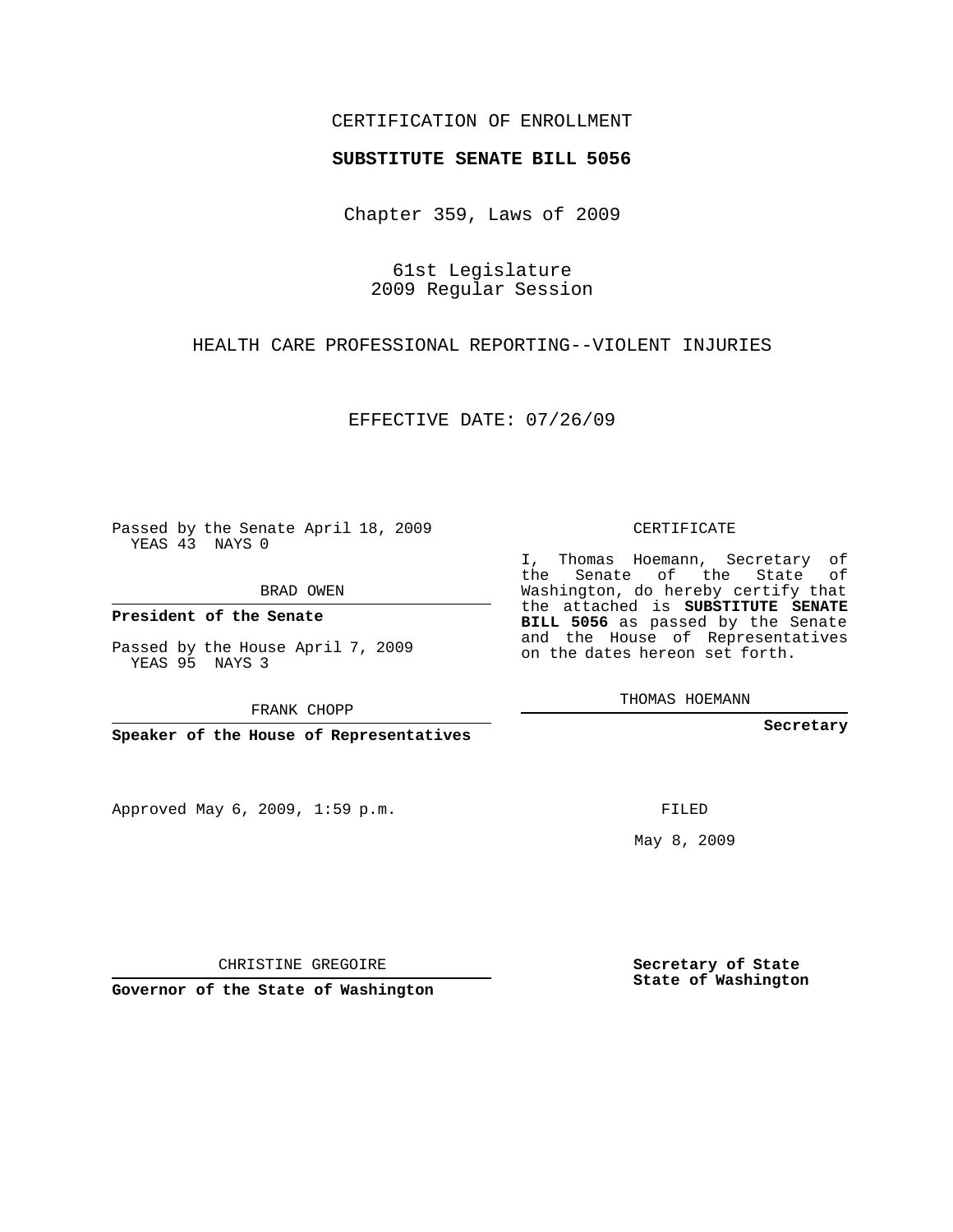# **SUBSTITUTE SENATE BILL 5056** \_\_\_\_\_\_\_\_\_\_\_\_\_\_\_\_\_\_\_\_\_\_\_\_\_\_\_\_\_\_\_\_\_\_\_\_\_\_\_\_\_\_\_\_\_

\_\_\_\_\_\_\_\_\_\_\_\_\_\_\_\_\_\_\_\_\_\_\_\_\_\_\_\_\_\_\_\_\_\_\_\_\_\_\_\_\_\_\_\_\_

AS AMENDED BY THE HOUSE

Passed Legislature - 2009 Regular Session

**State of Washington 61st Legislature 2009 Regular Session**

**By** Senate Health & Long-Term Care (originally sponsored by Senators Brandland, Regala, Keiser, and McAuliffe)

READ FIRST TIME 02/04/09.

 AN ACT Relating to health care professionals reporting violent injuries; adding a new section to chapter 18.73 RCW; and adding a new section to chapter 70.41 RCW.

BE IT ENACTED BY THE LEGISLATURE OF THE STATE OF WASHINGTON:

 NEW SECTION. **Sec. 1.** A new section is added to chapter 18.73 RCW to read as follows:

 (1) Except when treatment is provided in a hospital licensed under chapter 70.41 RCW, a physician's trained emergency medical service intermediate life support technician and paramedic, emergency medical technician, or first responder who renders treatment to a patient for (a) a bullet wound, gunshot wound, powder burn, or other injury arising from or caused by the discharge of a firearm; (b) an injury caused by a knife, an ice pick, or any other sharp or pointed instrument which federal, state, or local law enforcement authorities reasonably believe to have been intentionally inflicted upon a person; (c) a blunt force injury that federal, state, or local law enforcement authorities reasonably believe resulted from a criminal act; or (d) injuries sustained in an automobile collision, shall disclose without the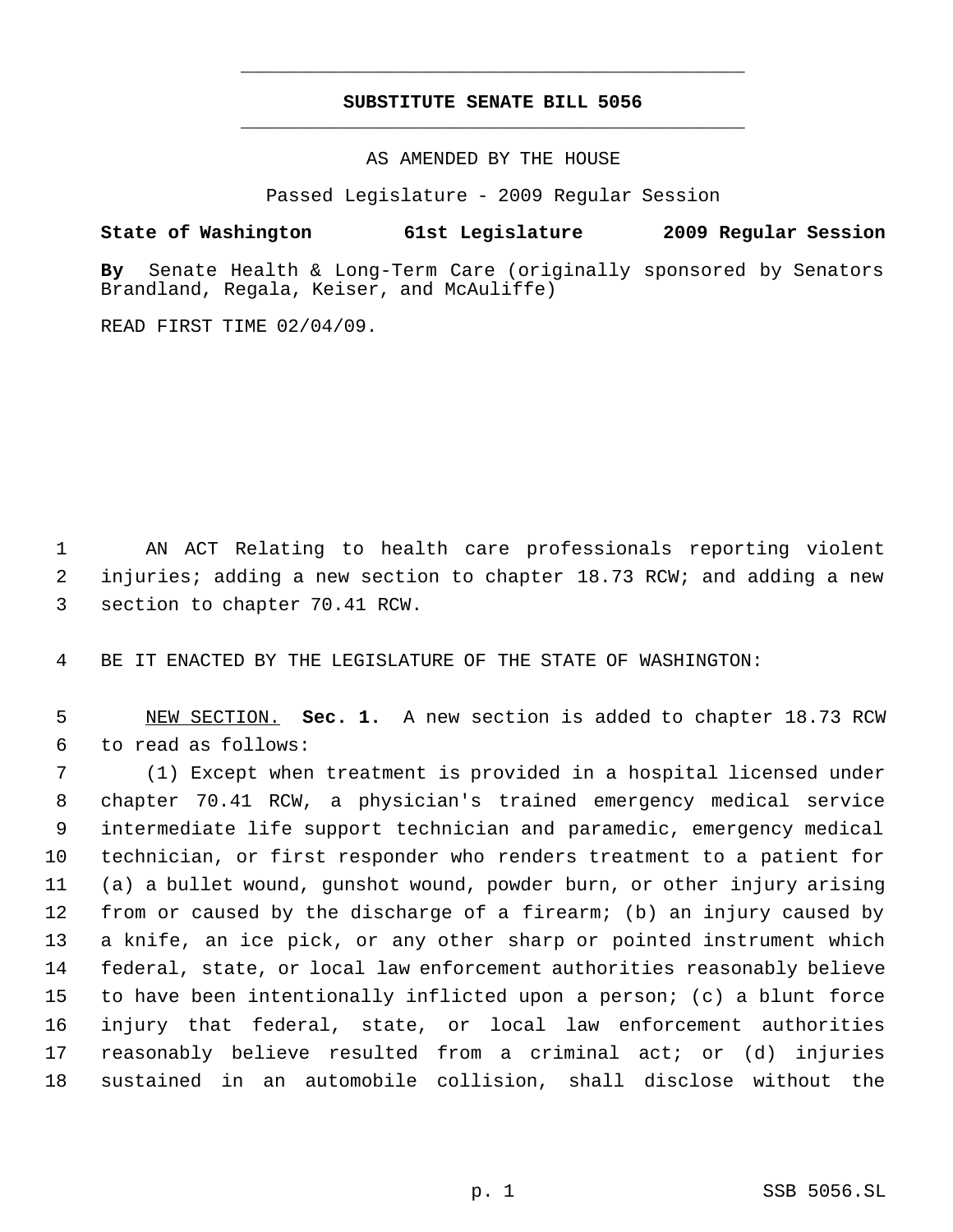patient's authorization, upon a request from a federal, state, or local law enforcement authority as defined in RCW 70.02.010(3), the following information, if known:

- (i) The name of the patient;
- (ii) The patient's residence;
- (iii) The patient's sex;
- (iv) The patient's age;

 (v) The patient's condition or extent and location of injuries as determined by the physician's trained emergency medical service intermediate life support technician and paramedic, emergency medical technician, or first responder;

12 (vi) Whether the patient was conscious when contacted;

 (vii) Whether the patient appears to have consumed alcohol or 14 appears to be under the influence of alcohol or drugs;

 (viii) The name or names of the physician's trained emergency medical service intermediate life support technician and paramedic, emergency medical technician, or first responder who provided treatment 18 to the patient; and

 (ix) The name of the facility to which the patient is being transported for additional treatment.

 (2) A physician's trained emergency medical service intermediate life support technician and paramedic, emergency medical technician, first responder, or other individual who discloses information pursuant to this section is immune from civil or criminal liability or professional licensure action for the disclosure, provided that the physician's trained emergency medical service intermediate life support technician and paramedic, emergency medical technician, first responder, or other individual acted in good faith and without gross negligence or willful or wanton misconduct.

 (3) The obligation to provide information pursuant to this section is secondary to patient care needs. Information must be provided as soon as reasonably possible taking into consideration a patient's emergency care needs.

 (4) For purposes of this section, "a physician's trained emergency medical service intermediate life support technician and paramedic" has the same meaning as in RCW 18.71.200.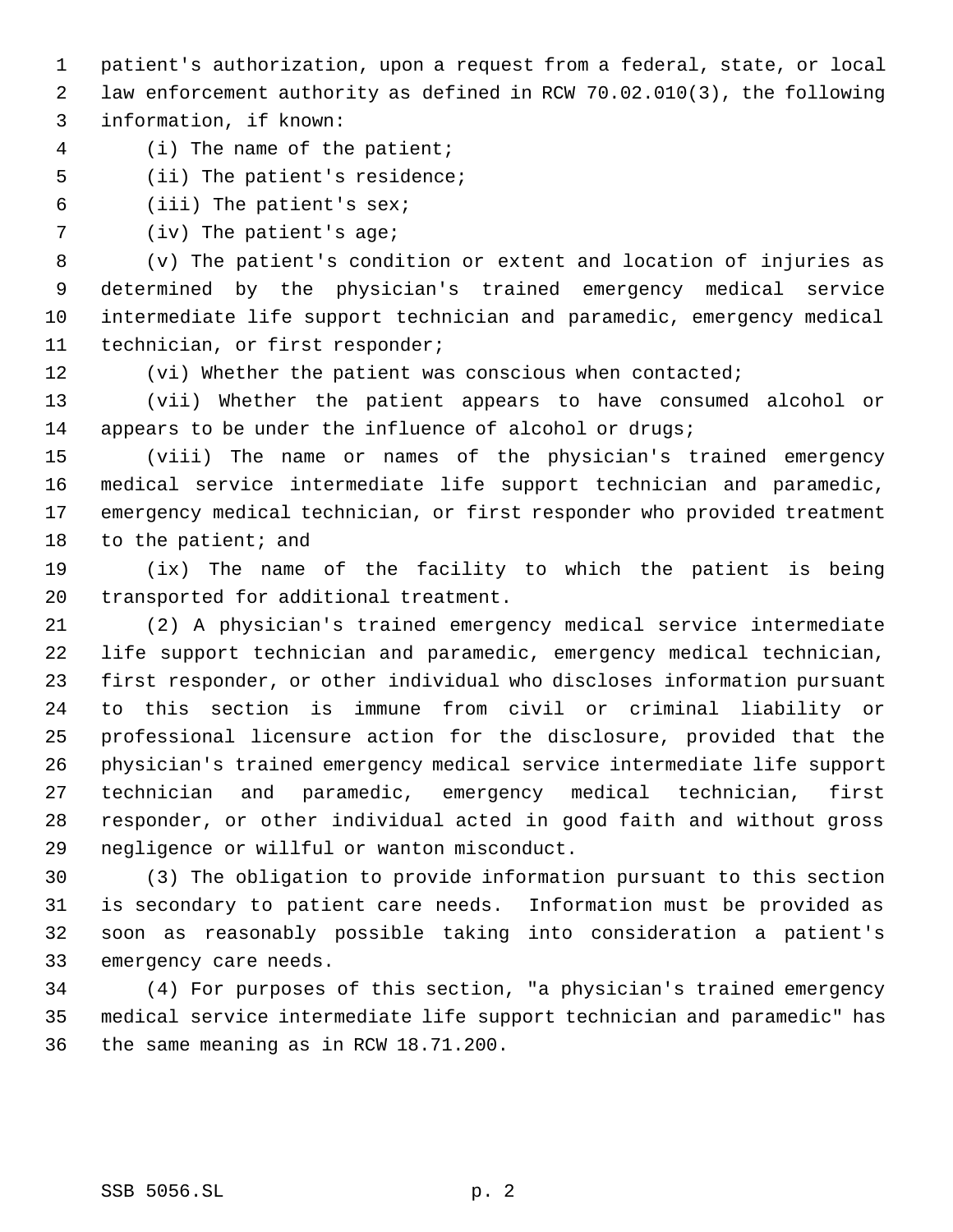NEW SECTION. **Sec. 2.** A new section is added to chapter 70.41 RCW to read as follows:

 (1) A hospital shall report to a local law enforcement authority as soon as reasonably possible, taking into consideration a patient's emergency care needs, when the hospital provides treatment for a bullet wound, gunshot wound, or stab wound to a patient who is unconscious. A hospital shall establish a written policy to identify the person or persons responsible for making the report.

 (2) The report required under subsection (1) of this section must include the following information, if known:

(a) The name, residence, sex, and age of the patient;

 (b) Whether the patient has received a bullet wound, gunshot wound, 13 or stab wound; and

 (c) The name of the health care provider providing treatment for the bullet wound, gunshot wound, or stab wound.

 (3) Nothing in this section shall limit a person's duty to report under RCW 26.44.030 or 74.34.035.

 (4) Any bullets, clothing, or other foreign objects that are removed from a patient for whom a hospital is required to make a report pursuant to subsection (1) of this section shall be preserved and kept in custody in such a way that the identity and integrity thereof are reasonably maintained until the bullets, clothing, or other foreign objects are taken into possession by a law enforcement authority or the hospital's normal period for retention of such items expires, whichever occurs first.

 (5) Any hospital or person who in good faith, and without gross negligence or willful or wanton misconduct, makes a report required by this section, cooperates in an investigation or criminal or judicial proceeding related to such report, or maintains bullets, clothing, or other foreign objects, or provides such items to a law enforcement authority as described in subsection (4) of this section, is immune from civil or criminal liability or professional licensure action arising out of or related to the report and its contents or the absence of information in the report, cooperation in an investigation or criminal or judicial proceeding, and the maintenance or provision to a law enforcement authority of bullets, clothing, or other foreign objects under subsection (4) of this section.